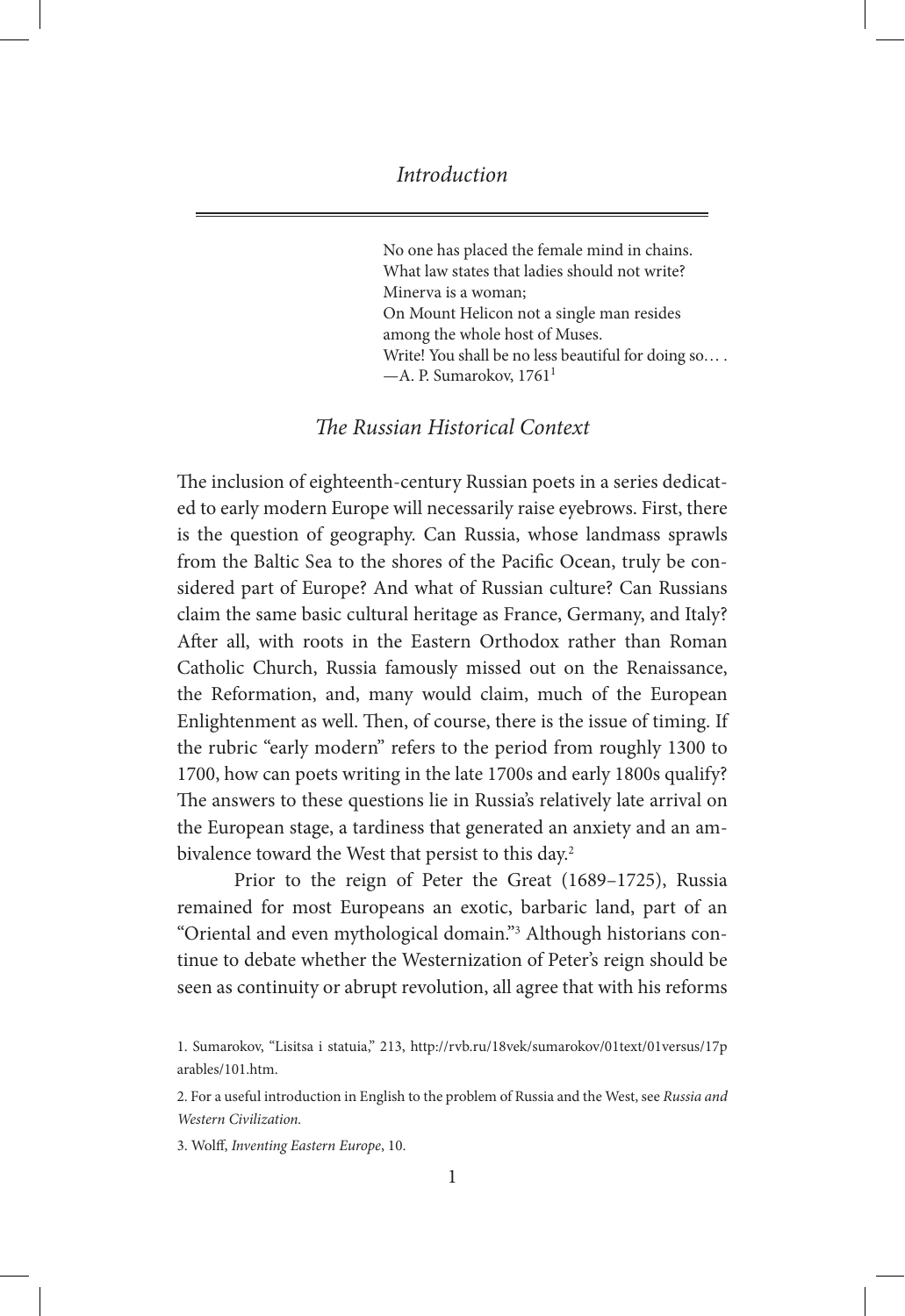Russia at last moved to join Europe.<sup>4</sup> But Russia had a lot of catching up to do. Consider that at the dawn of the early modern period in Europe, as European women first began to reject the misogynistic culture inherited from the ancients, the Roman Catholic Church, and the emerging humanist Renaissance, Russia still lay largely isolated from Western Europe with no established tradition of secular literature, art, or civic life. When European women first raised voices in protest against reigning male prejudice, as seen in the many volumes in the Other Voice in Early Modern Europe series, even powerful, wealthy *men* in Russia had yet to publish a book.

Russian women would debut in print a good four centuries after their European counterparts. Still, this enormous chronological lag notwithstanding, there are good reasons for drawing Russian women into the European fold: like their Western European counterparts Russian women faced centuries of entrenched misogyny from their church, the Russian Orthodox Church. They too faced domestic, legal, and social institutions that deemed women subservient to men. And with Russia's rapid Westernization in the eighteenth century, educated Russian women found themselves in positions analogous to those of European ladies, negotiating a place for themselves in the literary gatherings and journals of the capitals St. Petersburg and Moscow, moving slowly toward the expression of an "other voice" in response to male-dominated cultural discourses and institutions.<sup>5</sup>

## *The Misogynist Tradition in Russia*

Before Russia's relatively late Christianization in 988, women held a place of respect and status in Russian culture related not only to their role as mothers and wives but also to the complex pantheon of local pagan worship, in which female goddesses played an important role.

5. Peter the Great founded St. Petersburg in 1703. Ten years later he declared his new city the capital of Russia, thus demoting ancient Moscow. Peter's beloved new city maintained its status for over two centuries, until the Bolsheviks returned the capital to Moscow in 1918. Although Moscow remains the capital of the Russian Federation, the two cities are frequently referred to in the plural as "the capitals."

<sup>4.</sup> For more on Peter the Great and the Westernization of Russia, see Hughes, *Russia in the Age of Peter the Great*; and Hughes, *Peter the Great and the West.*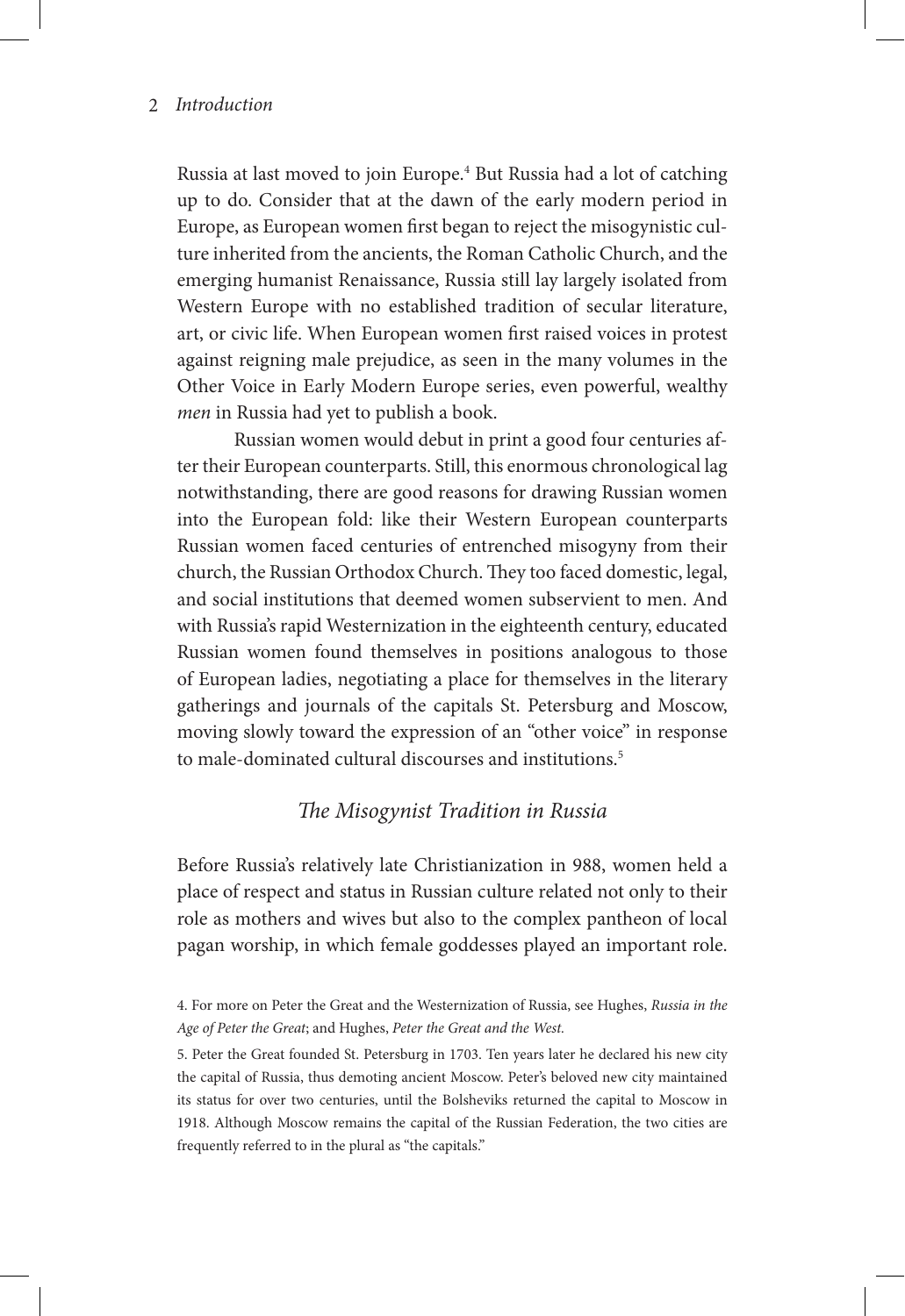Indeed, images of fertile Mother Earth are central to Russian identity, and to this day some characterize Russia as a deeply matriarchal culture.<sup>6</sup> With the advent of Christianization, the position of women in Russian society began a misogynistic trajectory analogous to that of women in Western Europe. Like the Roman Catholic Church, the Russian Orthodox Church excluded women from active service and sought to reinforce their subordination to men. Orthodoxy presented women either as sinful and polluted temptresses or as ideal "good women"—hardworking, obedient, pious, silent, and virtuous wives and mothers.7

As elsewhere, women in medieval Muscovy—whether merchant wives, serfs, or from elite boyar families—were bound by the common expectations and demands of marriage and children. The resulting absence of women from the public sphere led to exclusion from traditional histories of pre-Petrine Russia. More recent scholarship seeks to address that lacuna, arguing that upper-class women wielded considerable power within the domestic realm allotted to them.8 Behind the scenes, women exerted profound influence over important public decisions like marital alliances between noble families.9 This volume focuses on the elite because they were, throughout the eighteenth and early nineteenth centuries, the only women with access to basic instruction and, occasionally, to the European-style education that prepared them to try their hand at poetry.

Despite the many parallels between the low status of European and Russian women, pre-Petrine Russian conditions were more restrictive in significant ways. As Nancy Kollmann notes, "Muscovite elite women never enjoyed the mobility, varied opportunities and personal development that their European counterparts possessed."10 First, unlike Europe, Russia never had a tradition of convents that

8. Worobec, "Accommodation and Resistance," 17–28.

9. *Domstroi*, 29. See also Kollmann, "Seclusion of Elite Muscovite Women," 179–86.

10. Kollmann, "Seclusion of Elite Muscovite Women," 177.

<sup>6.</sup> On the high status of women in pre-Christian Russia, see McKenzie, "Women's Image in Russian Medieval Literature," 19. See also Hubbs, *Mother Russia*; and Pushkareva, "Women in the Medieval Russian Family of the Tenth through Fifteenth Centuries," 29–43.

<sup>7.</sup> Engel, "Petrine Revolution," in Engel, *Women in Russia*, 8–9. For more on the conflicting messages within Russian Orthodoxy on the subject of women, see *Domstroi*.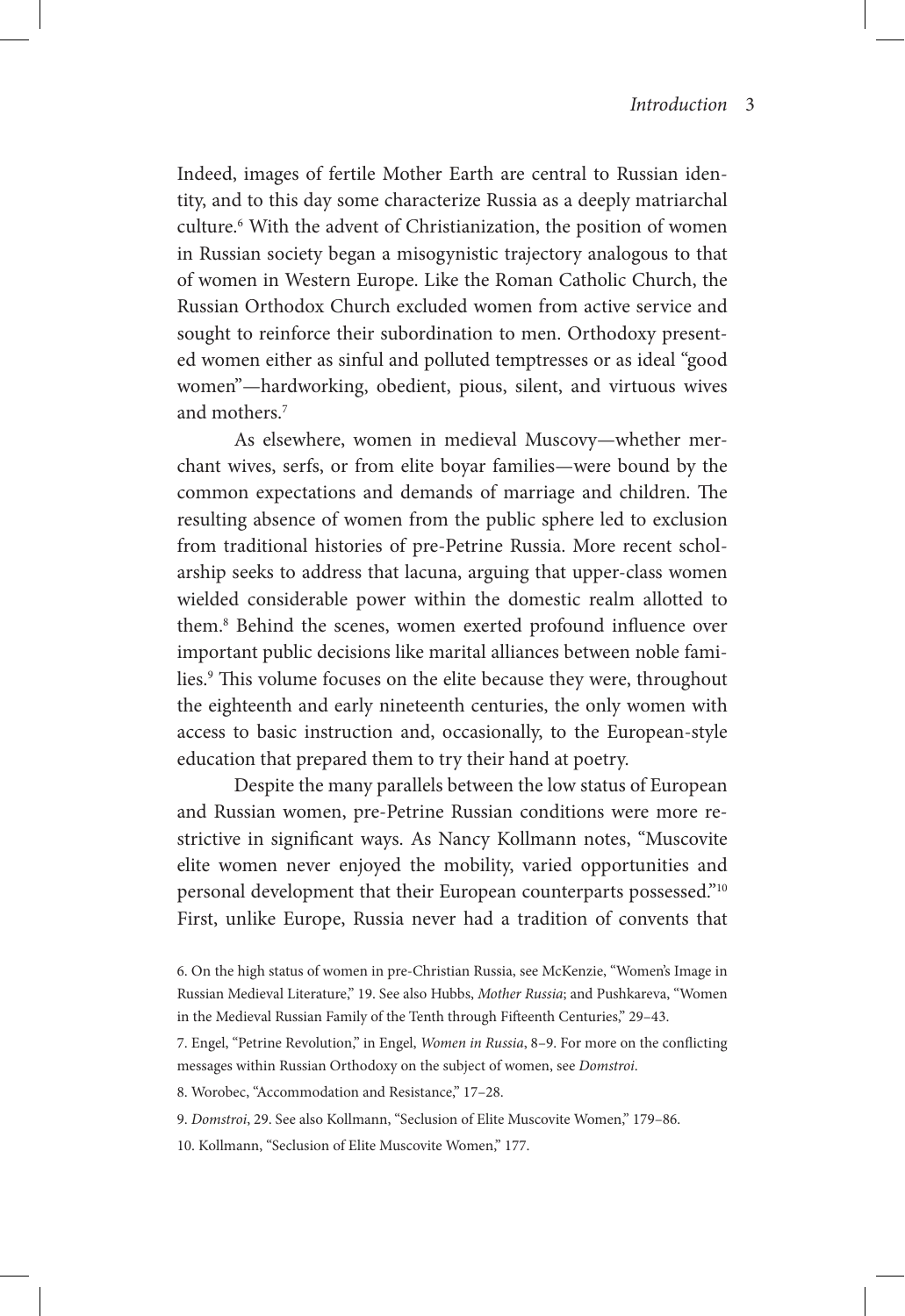served a secondary function as shelter for unmarriageable daughters. While convents and unofficial "female communities" did exist as an alternative to life in patriarchal society, they never developed as centers of intellectual engagement along the European model.<sup>11</sup> Thus, in eighteenth-century Russia, convents did not offer a locus for nascent feminist dissent as they did in Europe.12

The practice among elite Russian families of cloistering women into separate quarters, the *terem* (*lit*., "chamber"), marks another significant departure from Western practice.13 The *terem* was long interpreted, especially by foreign visitors to Muscovy, as enslavement, yet another example of Muscovite "barbarism." More recently, historians have moved beyond the notion of *terem* as symbol of female victimhood to reveal a complex social, financial, and spiritual center within the elite Russian household.14 Whether oppressive slavery or secret power base, the existence of the *terem* suggests that, prior to 1700, elite Russian women lived largely in the company of other women. They wore concealing clothing. They worshipped apart from men and took no part in public life at court.<sup>15</sup> Then, with Peter's Westernizing

11. See *Domstroi*, 17–19. See Engel, "Petrine Revolution," 40, for a discussion of the unofficial female communities, or "obshchiny." Although some Russian convents maintained libraries, there is no evidence that nuns were involved in any kind of copying or composition (McKenzie, "Women's Image in Russian Medieval Literature," 21).

12. Brenda Meehan notes that as part of the reforms granting the government increased power over the church in the eighteenth century, the number of women's monasteries was reduced from 203 in 1762 to just 67 two years later. She then notes the appearance of over 220 unofficial "women's communities" from 1764 to 1917, which brought with them an increased proportion of non-elite women choosing a life of monasticism. Although Meehan notes a higher-than-average literacy rate among women living in these communities, she does not suggest any literary production among their inhabitants. She does, however, argue for a certain feminist sensibility in these women's decision to assert their own autonomy, even if they themselves would have "disclaimed any feminist goals." Meehan, *Holy Women of Russia*, 11–15.

13. The seclusion of elite women into separate living quarters had at least one parallel in Europe, as it was practiced by Frankish society in the medieval period. Kollmann, "Seclusion of Elite Muscovite Women," 173.

14. For the acclaimed study of royal Muscovite women that inaugurated this new approach to scholarship on the *terem*, see Thyrêt, *Between God and Tsar.*

15. See Kollmann, "Seclusion of Elite Muscovite Women," 170–87.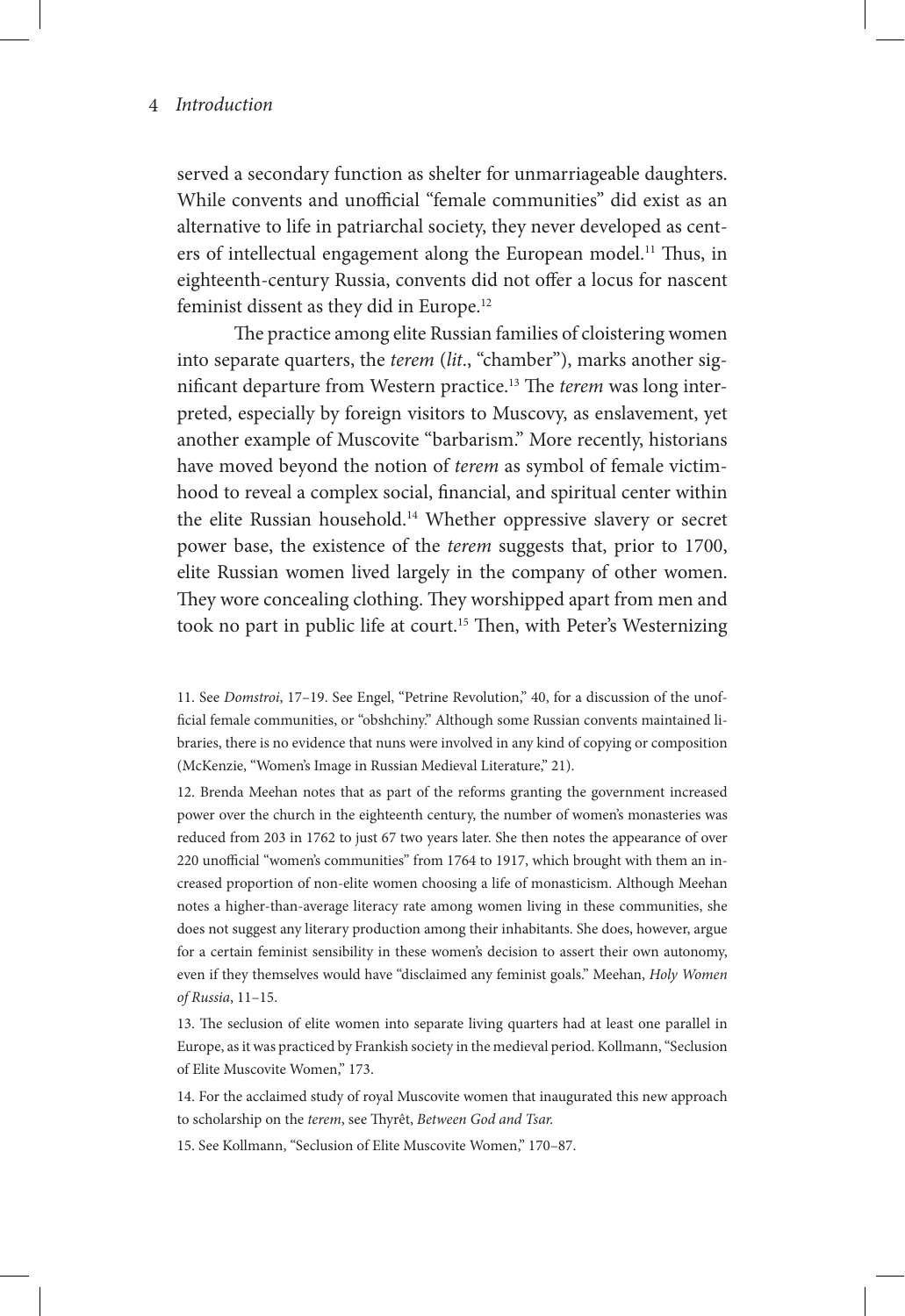reforms (1689–1725) the doors to the *terem* were, in effect, blown open, and women were forced to emerge into the public sphere.

## *Russian Women and Peter the Great's Westernization*

Peter the Great's Westernization of Russia has been studied from every imaginable angle. Whether viewed in terms of continuity or revolution, all agree that he ushered in an age of unprecedented change in everything from his prized military arts and shipbuilding to architecture, religion, language, and basic structures of everyday life among the Russian nobility.<sup>16</sup> The various reactions and assimilations of these new European ideas and customs by Russian men has long been a staple of scholarly discussion. Analogous studies of Petrine women, which have appeared only since the turn of the twenty-first century, raise important questions about women's unusual predicament and their emergence from the *terem* as both instigating and reflecting major changes in politics at the Russian court.<sup>17</sup>

Imagine the puzzlement and anxiety of the Petrine-era noblewoman when forced out of the *terem* and into mixed-company entertainments. In one ear, she hears traditional Orthodox sermons about chastity and humility, while in the other she learns of new laws decreeing she must dance, wear revealing dresses, and make small talk with men.18 In a study of Petrine women's sartorial transformation, Lindsey

16. The scholarship on Peter the Great is vast, but a solid introduction to the period can be found in general histories and edited volumes on Peter and his reforms: Cracraft, *Peter the Great Transforms Russia*; Hughes, *Russia in the Age of Peter the Great*; and Riasanovsky, *Image of Peter the Great in Russian History and Thought.*

17. Petrine women left no firsthand accounts of their reaction to Petrine cultural reforms, so historians must glean insights from "women's fashion, court rituals, portraiture, lubki, inventories of dowry agreements." Marrese, "Women and Westernization in Petrine Russia," 1: 111. For more on Petrine women, see Hughes, *Russia in the Age of Peter the Great*, 193–202, as well as her two articles on the subject, "From Caftans into Corsets," and "'The Crown of Maidenly Honour and Virtue.'"

18. For an example of such eighteenth-century sermons on women, see "On Chastity," in *Russian Women, 1698–1917*, 21–22. Hughes discusses the conflicting messages for men and women in the Petrine behavior manual *The Honorable Mirror for Youth* in "Redefining Femininity," 45. For an English translation, see Kollmann, "Etiquette for Peter's Time," 63– 84. See also Engel, "Petrine Revolution."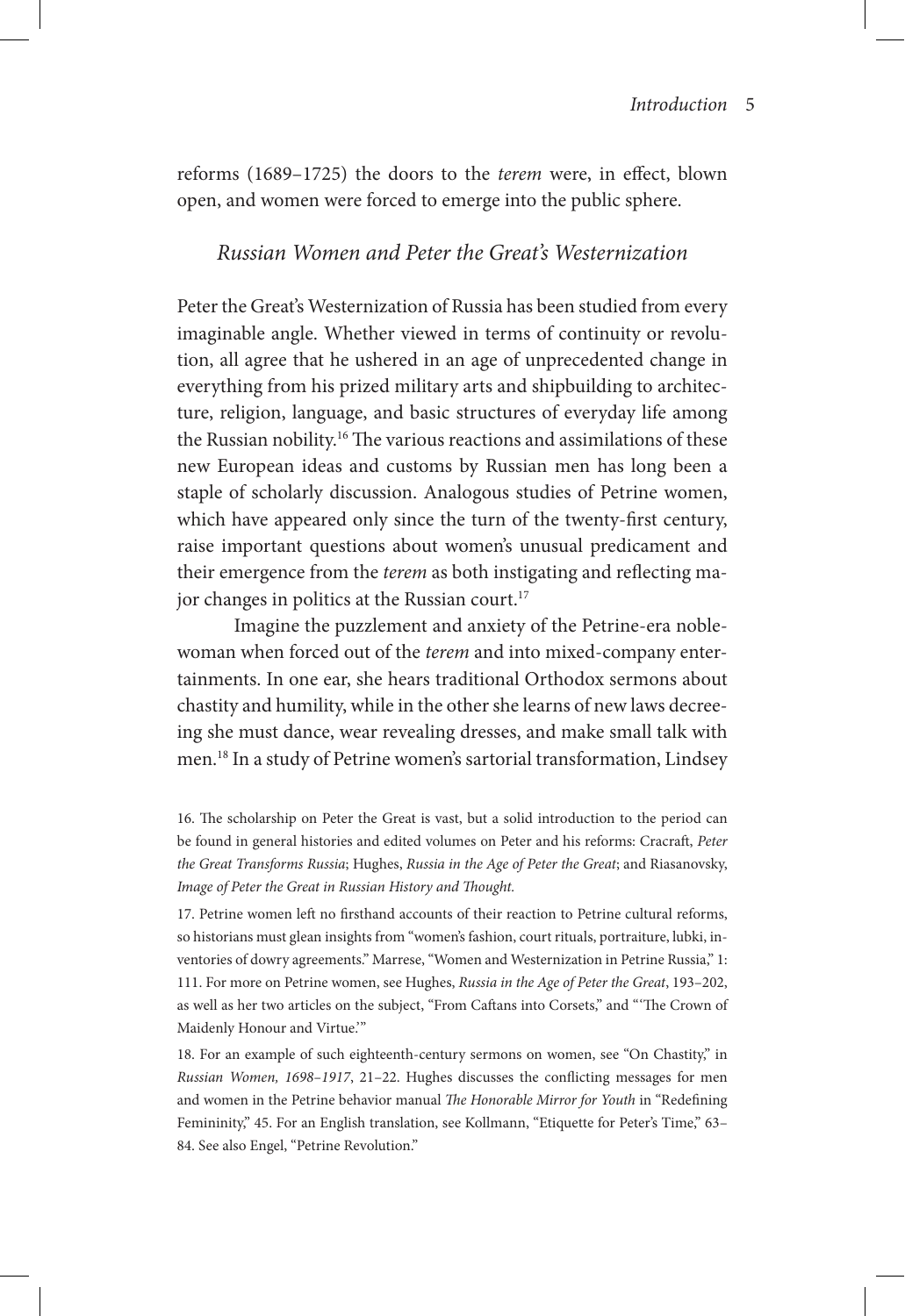Hughes helps contemporary readers appreciate the shock experienced by women newly released from the *terem*:

> The Petrine reforms demanded of all urban women significant cultural and psychological reorientation away from old Muscovite values. This included the baring of bosoms, arms, and heads, which had once been chastely concealed, and drinking and dancing with men in public. It is rather like well-brought-up Victorian ladies being forced to don short skirts or devout Muslim women being robbed of their veils and required to drink quantities of neat spirits.19

Nor was this transformation limited to the elite. In 1700 all Russians, with the exception of clergy and peasants who worked the fields, were required to adopt Western dress.<sup>20</sup> As evidenced from the Petrine behavior manual *The Honorable Mirror of Youth*, codes of conduct for young men had changed drastically since the pre-Petrine era, while expectations for women, decrees on low necklines and dancing notwithstanding, had changed little. Women were still expected to remain chaste, pious, and silent.<sup>21</sup>

## *Female Rule: The Age of Empresses*

Despite the absence of women from public life before the reign of Peter the Great, the Russian eighteenth century emerged as the age of empresses. Women occupied the throne with only brief interruptions from Peter's death in 1725 until the death of Catherine the Great in

20. Hughes, "Redefining Femininity," 36.

21. A comparison of the sixteenth-century behavior model, *The Domostroi*, to the eighteenthcentury text *Honorable Mirror of Youth* is quite revealing in this regard. See *Domstroi*; and Kollman, "Etiquette for Peter's Time." Hughes and Marrese argue that the apparent "emancipation" of Petrine women was illusory—that new clothes and behaviors merely masked the persistence of traditional attitudes and laws about women. See Marrese, "Women and Westernization," 111.

<sup>19.</sup> Hughes, "From Caftans to Corsets," 28. For Westernization of women as a brand of "state service," see Hughes, *Russia in the Age of Peter the Great*, 202.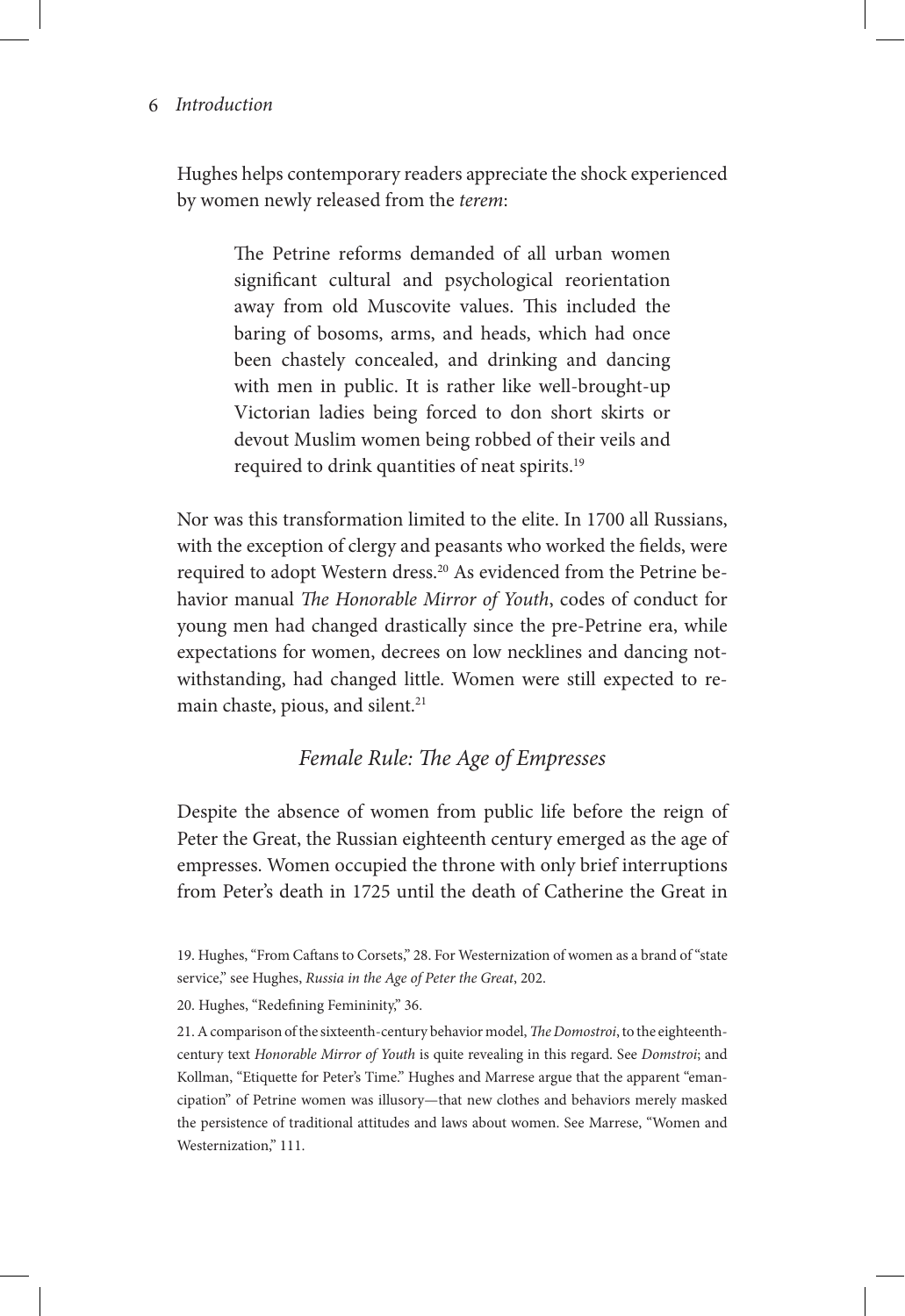1796.<sup>22</sup> Tempting as it might be to imagine Russian empresses adopting the role of Maecenas toward their poet-sisters, there is little to suggest such broad encouragement of women writers per se.<sup>23</sup> Catherine the Great worked to increase literacy among young noble girls, but her efforts aimed at forming women into proper wives and mothers, not at drawing them into the public sphere.<sup>24</sup> Of course, Catherine herself was a prolific writer, but there is nothing to suggest that she either inspired or encouraged women to follow her lead.<sup>25</sup>

Catherine could hardly serve as role model for the average noblewoman, because she was not an ordinary woman. As monarch, she could certainly exploit her feminine role as mother or gentle protectress when it served her, but like so many female monarchs before her, Catherine cultivated her image as an Amazon warrior, courting praise for her "masculine" turn of mind and martial demeanor. Like the early nineteenth-century poet Anna P. Bunina, who distanced herself from women in part to sidestep marginalization as a "female"

22. In *Scenarios of Power* Richard Wortman casts a rather gentle light on the problem: "It is no accident that women rulers proved able to fuse the personae of conquering and conserving monarchs, for only they could claim to defend Peter's heritage without threatening a return of his punitive fury." He further notes that "empresses served as exemplars of both cathartic force and disarming mildness and love, reflecting a classical conception of the identity of the sexes and sexual ambiguity." Wortman, *Scenarios of Power*, 85–86. For a more detailed discussion, see Meehan-Waters, "Catherine the Great and the Problem of Female Rule"; Alexander, "Favourites, Favouritism, and Female Rule in Russia, 1725–1796," idem, "Amazon Autocratrixes"; and Marker, *Imperial Saint.*

23. For example, Göpfert's title notwithstanding, he makes no connection between Catherine and the women who took up the pen during her reign: Göpfert, "Catherine II et les femmesécrivains de son temps."

24. With the notable exception of appointing her erstwhile friend, Princess Dashkova, to head the Russian Academy, Catherine made no grand gestures to bring women into Russian letters. This is not to say that women never benefited from her patronage. The poet Maria Sushkova, who was the sister of her secretary, A. V. Khrapovitskii, did come to Catherine's attention, but Catherine did not single out women, as a group, for patronage. For Catherine's intentions for female education, see Nash, "Educating New Mothers."

25. For more on the subject, see Catherine II, *Memoirs of Catherine the Great*; Madariaga, *Russia in the Age of Catherine the Great*; Dashkova, *Memoirs of Princess Dashkova*; and a forthcoming volume in this series, an anthology of works by Catherine the Great to be edited and translated by Marcus Levitt.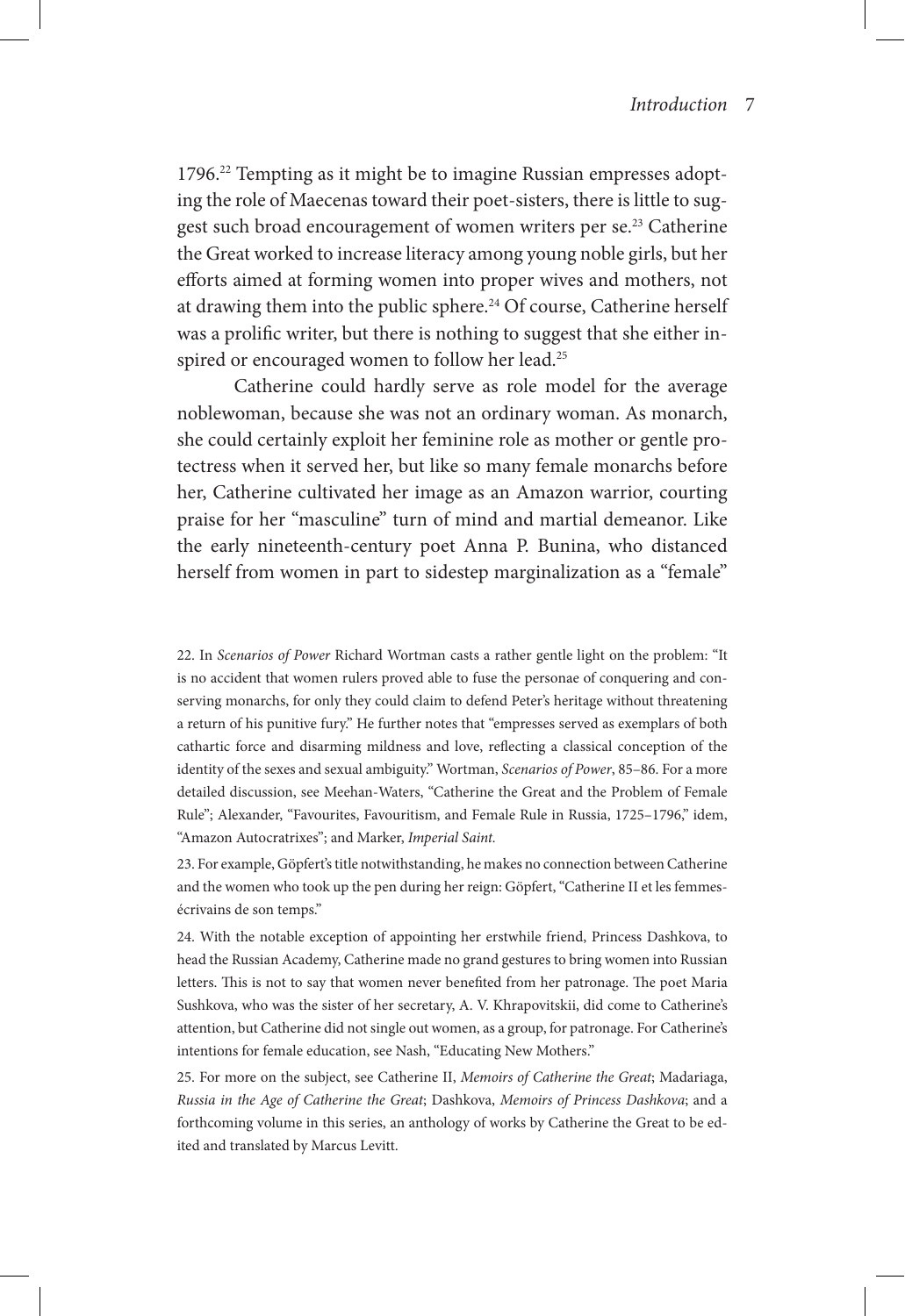writer, perhaps Catherine avoided offering patronage to women to deter unwelcome attention to her gender.<sup>26</sup>

As background for the many poems in this volume that were composed during Catherine's reign, we should bear in mind that her more than three decades in power were notable less for her gender than for her ceaseless efforts to foster education, the arts, and Enlightenment values.27 Nonetheless, as early as 1773 her ideals were tested by the massive uprising known as the Pugachev Rebellion.<sup>28</sup> A decade later, in the years leading up to and immediately following the French Revolution of 1789, Catherine felt increasingly ill at ease with events in Europe and moved to crack down on political dissent.<sup>29</sup> In what Isabel de Madariaga calls "the first really serious case of intellectual persecution" in Catherine's reign, the writer and intellectual Aleksandr N. Radishchev was arrested for his 1790 *Journey from St. Petersburg to Moscow* (*Puteshestvie iz Peterburga v Moskvu*), which was interpreted as an exposé on the evils of serfdom. Originally sentenced to be executed, he was instead sent to exile in Siberia.30 The

26. Catherine's inattention to Russian women was another aspect of her general neglect of native Russian artists and poets. One of the most renowned male writers of her day, A. P. Sumarokov, lamented her lack of support for Russian writers and actors in favor of foreigners.

27. Viktor Zhivov argues that Catherine managed to transplant the European Enlightenment in Russia in such a way that it bolstered rather than threatened her power. Zhivov, "Gosudarstvennyi mif v epokhu prosveshcheniia," 149–59.

28. The Pugachev rebellion, or *Pugachevshchina*, was led by the Cossack Emelian Ivanovich Pugachev, who claimed to be Peter III, Catherine's husband, who was murdered as part of the palace coup that brought her to power. There is great disparity in estimates about the number of people actively involved in the revolt, with estimates ranging from as little as 20,000 all the way up to three million participants. Whatever the case, Madariaga notes that "no other eighteenth- or nineteenth-century popular revolt attained such dimensions anywhere else in Europe." Madariaga, *Catherine the Great*, 64. The rebellion was eventually put down when Pugachev was captured in 1774. He was then executed in 1775 in Moscow.

29. For more on Catherine's reaction to the French Revolution, see Madariaga, *Catherine the Great*, 189–202.

30. Madariaga, *Catherine the Great*, 191. Radishchev remained in Siberia until just after Catherine's death, when her son Paul came to power and assiduously sought to undo as much of his mother's work as possible. Only with the ascension of Alexander I was Radishchev allowed back to St. Petersburg itself. He was invited to participate in a commission on drafting new laws, but his dissatisfaction with his ability to effect change apparently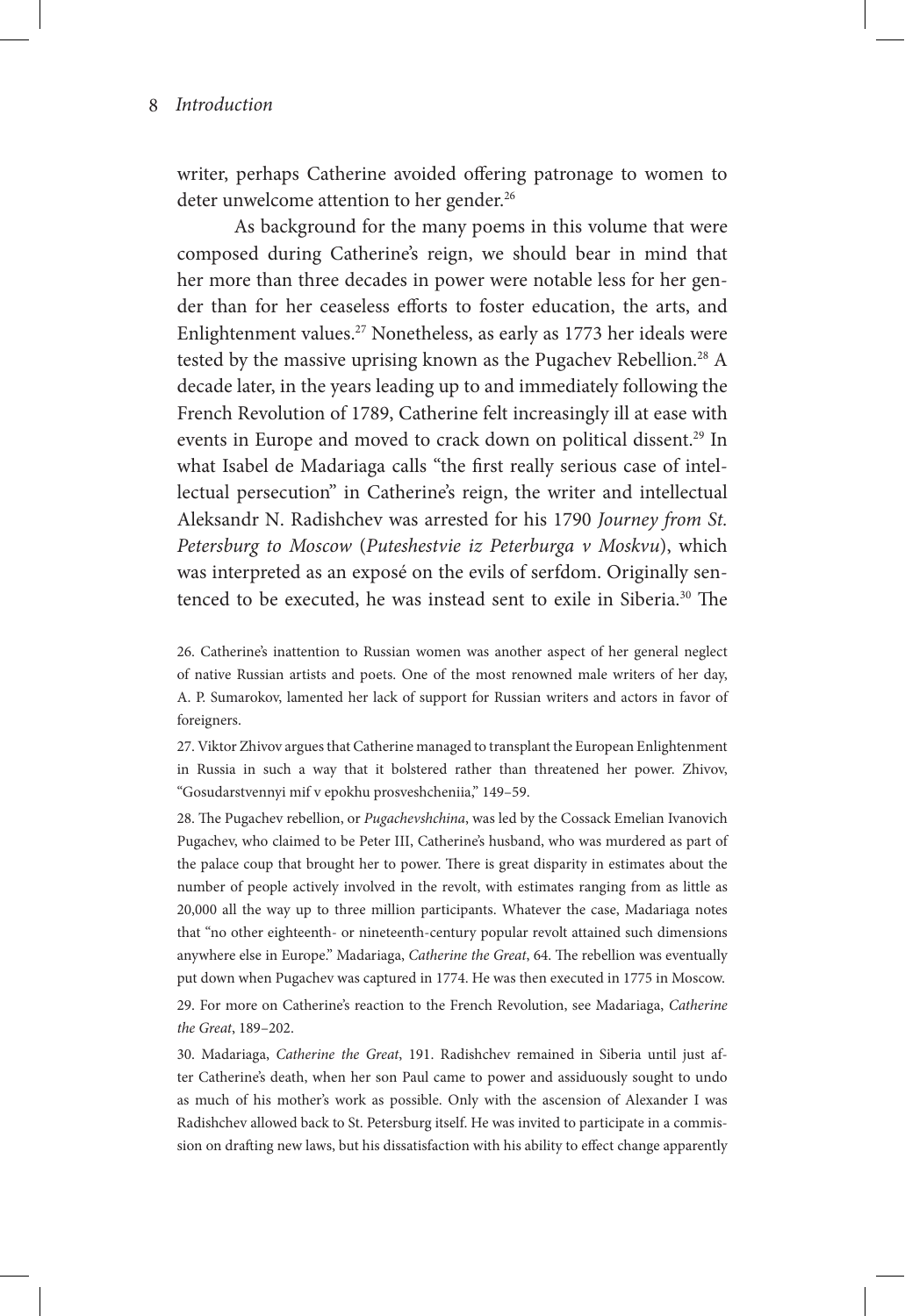arrest of Nikolai I. Novikov, whose myriad publishing activities supported many eighteenth-century Russian writers, stands as another case in point. Previously, Catherine had polemicized with Novikov intensely but cordially on the pages of her journal *All Sorts and Sundries*  (Vsiakaia viashchina). Then, beginning in the 1780s, she lost patience with his promotion of Freemasonry and finally, in 1792, had him arrested and imprisoned.<sup>31</sup>

Given the significant cultural, political, and military challenges of Catherine's reign, it is perhaps unsurprising that she devoted little attention to the status of women writers. Yes, she herself was a writer and yes, she appointed her confidante Princess Dashkova to lead the Russian Academy. Still, Catherine as patron or as a woman writer herself seems to have had no direct effect on the poets whose work appears in this volume. Their poems should be read not with an eye to Catherine, but to the developing philosophical and aesthetic movements of Catherine's era. Panegyric poetry extolling Russian enlightenment, such as Sushkova's "Stanzas on the Founding of the Russian Academy," supports the monarch's efforts, prior to the French Revolution, to depict Russia as a modern European nation; the very incarnation of Enlightenment values. Few writers, men or women, openly challenged that idealized image, and those that did, like Novikov or Radishchev, were severely punished. Still, the new popularity of Sentimental lyrics in the 1780s and 1790s, at a time when the Russian state witnessed the unintended consequences of Enlightenment philosophy in Europe, stands as a reminder that larger political questions had become not only unfashionable, but unthinkable. That shift in attention largely reflects the rise of Sentimentalism

exacerbated his depression and led to his suicide in 1802. *Slovar' russkikh pisatelei XVIII veka*, s.v. "Radishchev, Aleksandr Nikolaevich," http://www.pushkinskijdom.ru/Default. aspx?tabid=10376.

<sup>31.</sup> As Lurana O'Malley points out, although Western and Soviet scholars long depicted Novikov as a sort of political and literary martyr—"a heroic figure fighting against Catherine's tyrannical censorship"—he in fact enjoyed many years of support from the empress. O'Malley, *Dramatic Works of Catherine the Great*, 75. It was only later, when he increasingly devoted himself to promulgating Masonic ideals (which some suspected were linked to revolution) that Catherine began to crack down. For a detailed overview of Novikov's life and career, see *Slovar' russkikh pisatelei XVIII veka*, s.v. "Novikov, Nikolai Ivanovich," http://www.pushkinskijdom.ru/Default.aspx?tabid=962.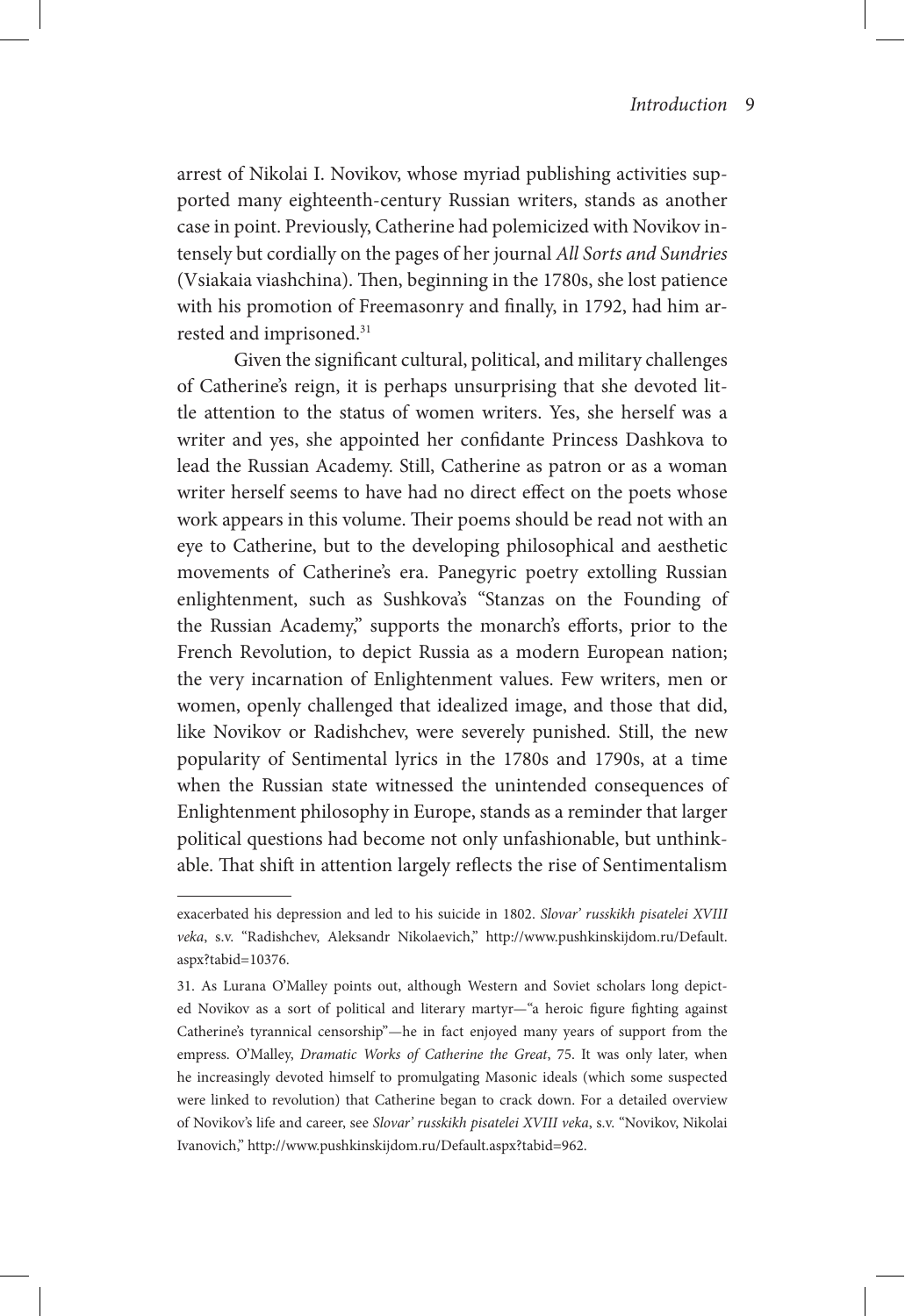across Europe and the increasing focus on the lyric persona in poetry. At the same time, this new silence about Russia's political stature might suggest that what had once seemed liberating and modern now appeared dangerous and rash.

*The Other Voice in Russia: Women in the Context of Russia's Nascent Literary Culture*

Explicit protest against the patriarchal culture of domestic life, literary institutions, and the church did not appear in Russia until the turn of the nineteenth century. This postdates the "other voice" that arose in Western Europe by five hundred years, but it follows the emergence of modern Russian literature by mere decades.32 Peter the Great's celebrated program of Westernization notwithstanding, the promotion of literature simply was not on his agenda.<sup>33</sup> Rather than fine arts or belles lettres, Peter worked to transform everyday life (dress, manners, social customs) and reform military and government institutions. Thus, as French writers already lamented their lost golden age, represented by the mighty dramatists Racine and Molière, Russians had barely begun to contemplate a literary culture in 1725, the year of Peter's death. While Petrine Russia could not claim a world-class literature among its achievements, it could claim influence over the subsequent generation, which was moved by the mythology of a magnificent "new Russia" that they extolled and wished to serve.<sup>34</sup> The Petrine era also bequeathed a more tangible legacy in the linguistic reforms that paved the way for the modern literary language, as noted by Marcus Levitt: "In the eighteenth century, Russia created a new vernacular Russian literary language, the primary vehicle of Russia's modernization and

32. For an introduction to eighteenth-century Russian literature in Russian, see the classic work by Gukovskii, *Russkaia literatura XVIII veka*; and a recent study, Klein, *Russkaia literatura v XVIII veke*. For general introductions in English, see Serman, "Eighteenth Century"; and Brown, *History of Eighteenth-Century Russian Literature.*

33. See Klein, *Russkaia literatura v XVIII veke*, 26–28. For more detail on linguistic reforms and politics under Peter the Great, see Zhivov, *Iazik i kul'tura v Rossii XVIII veka*, 69–154. Zhivov's book was recently published in an English translation: *Language and Culture in Eighteenth-Century Russia.* 

34. Reyfman, *Vasilii Trediakovsky*, 16. For more on the inspiring mythology of Petrine Russia, see Baehr, *Paradise Myth in Eighteenth-Century Russia.*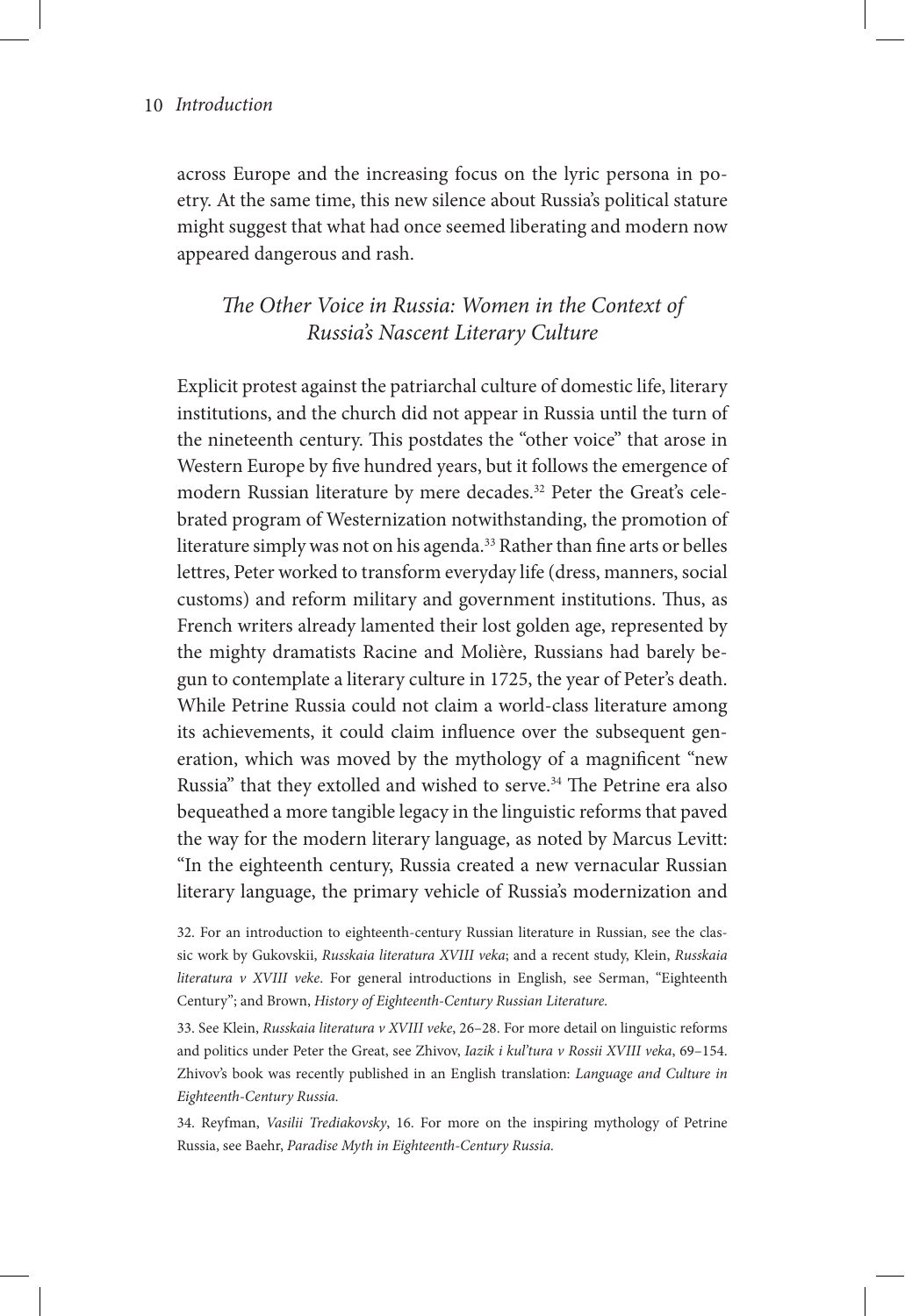entry into the Western European cultural sphere that also made possible her extraordinary literary outpouring of creativity in the following century."35 The eighteenth-century Russian writer wrote in a period of intense literary and linguistic experimentation. If the women poets represented here occasionally struggle with orthography, grammar, punctuation, meter, rhyme, or *le mot juste*, then one should recall that their male colleagues confronted similar challenges and struggles. Their differences during these early years, I would argue, revolve around the issue of authority.

Like so much else in modern Russian culture, literature did not evolve gradually or organically, but rather self-consciously and from above. Building a modern secular literature became a national project, with the three "founding fathers"—M. V. Lomonosov, V. K. Trediakovsky, and A. P. Sumarokov—battling for influence over the development of the literary language and Russian adaptations of established European genres.

The concern with genre reflects prevailing European literary trends adopted by Russia as a foundation for its own modern literature. The Russian tradition began in the 1730s–1750s with a heavy debt to French neoclassicism and its hierarchy of poetic genres and corresponding "styles," themselves adapted from Aristotle's *Poetics* by way of Boileau's *L'art poétique* (1674). Following their European counterparts, Russian writers placed epic, tragedy, and ode at the top of this hierarchy and argued bitterly among themselves as to the appropriate corresponding linguistic styles for the Russian context. High genres not only dictated strict rules for style and structure (such as Aristotle's famous dictum requiring unity of time and plot for tragedy), but also for characters; only great heroes or royalty were worthy of attention. Middle genres included lyric poetry, including the many pastoral genres represented in this volume, and demanded a corresponding refined conversational language, which Russians developed in the 1790s–1810s. At the bottom of the hierarchy stood low genres, including comedies, with their corresponding low-style (colloquialisms and vulgarity) and low-status characters.<sup>36</sup>

#### 35. Zhivov, *Language and Culture in Eighteenth-Century Russia*, v.

36. It should be noted that Lomonosov's initial delineation of genres and styles grouped elegies among the high style, and demanded that vulgarity be omitted from literary language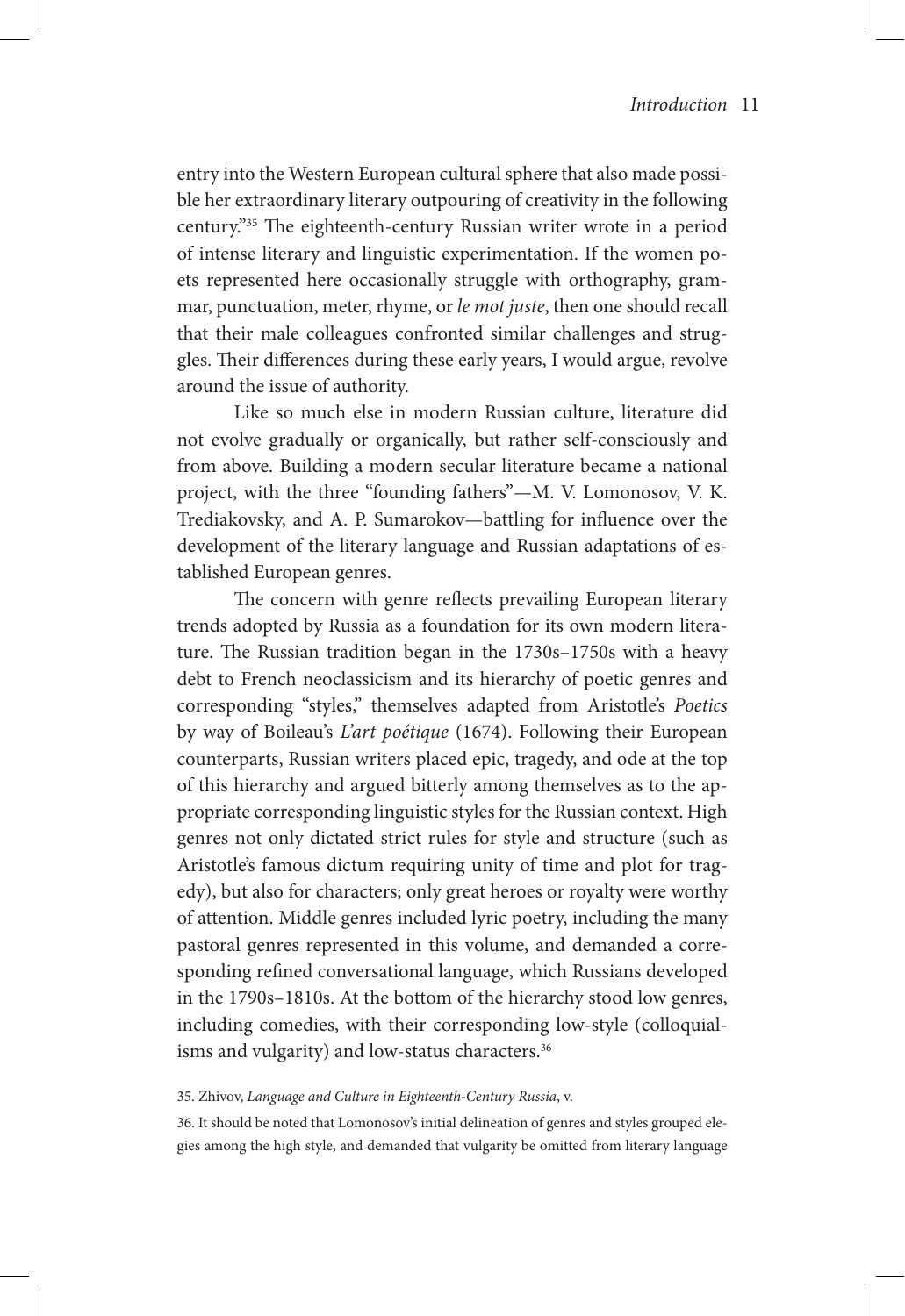By the time Russia began to develop a national literature on the foundation of the neoclassical hierarchy of genres, such strict delineations were already on the way out in Europe. Indeed, during the second half of the eighteenth century, when Russians were hotly debating rules for genre and style, the great philosophes (with the notable exception of Voltaire) increasingly abandoned such concerns. In France and beyond, the age of the epic and tragedy was eclipsed by the rise of the novel, a literary phenomenon absent from the traditional hierarchy and considered a scandalous waste of time by many. It was not long before Russia followed suit. By the late 1790s, Russia had "caught up" with Europe in its fervor for Sentimental novels, tales, and other "tearful" and tender texts. The first two decades of the nineteenth century saw a further break down of the genre hierarchy in Russia.<sup>37</sup> The poems in this volume reflect this era of rapidly changing literary tides and women's status as writers. High style genres were implicitly, if not explicitly, off-limits; only Urusova attempted to frame her work as epic or tragic. Low-style comedy was similarly taboo, as it would be unseemly for women to produce bawdy humor. It should thus come as no surprise that almost all the poems in this volume fall within the "safe" lyric middle genres.

As Irina Reyfman notes in her study of Trediakovsky, "the task of creating the 'new' Russian literature burdened eighteenth-century authors with an enormous responsibility. They believed everything they created had the status of a model and thus would determine the future of Russian literature."38 To be sure, pioneering poets like Trediakovsky and Sumarokov felt keenly that burden of setting precedent. During the heated polemic of the 1740s–1750s, the three founders and their acolytes shouted at one another in print, indulging in intense ad hominem attacks as they vied for status. Each wished to go down in history as the "father" of Russian literature.<sup>39</sup> Women,

altogether. For a brief overview in English of the hierarchy of genres and styles in eighteenthcentury Russia, see Jones, "Russian Literature in the Eighteenth Century" 29–30.

<sup>37.</sup> Rayfield, "Golden Age of Russian Poetry," 90–92.

<sup>38.</sup> Reyfman, *Vasilii Trediakovsky*, 17.

<sup>39.</sup> The polemic involving Trediakovsky, Lomonosov, and Sumarokov has generated numerous articles and books. For a discussion in English, see Reyfman, *Vasilii Trediakovsky*; and Ewington, *A Voltaire for Russia*, 13–18.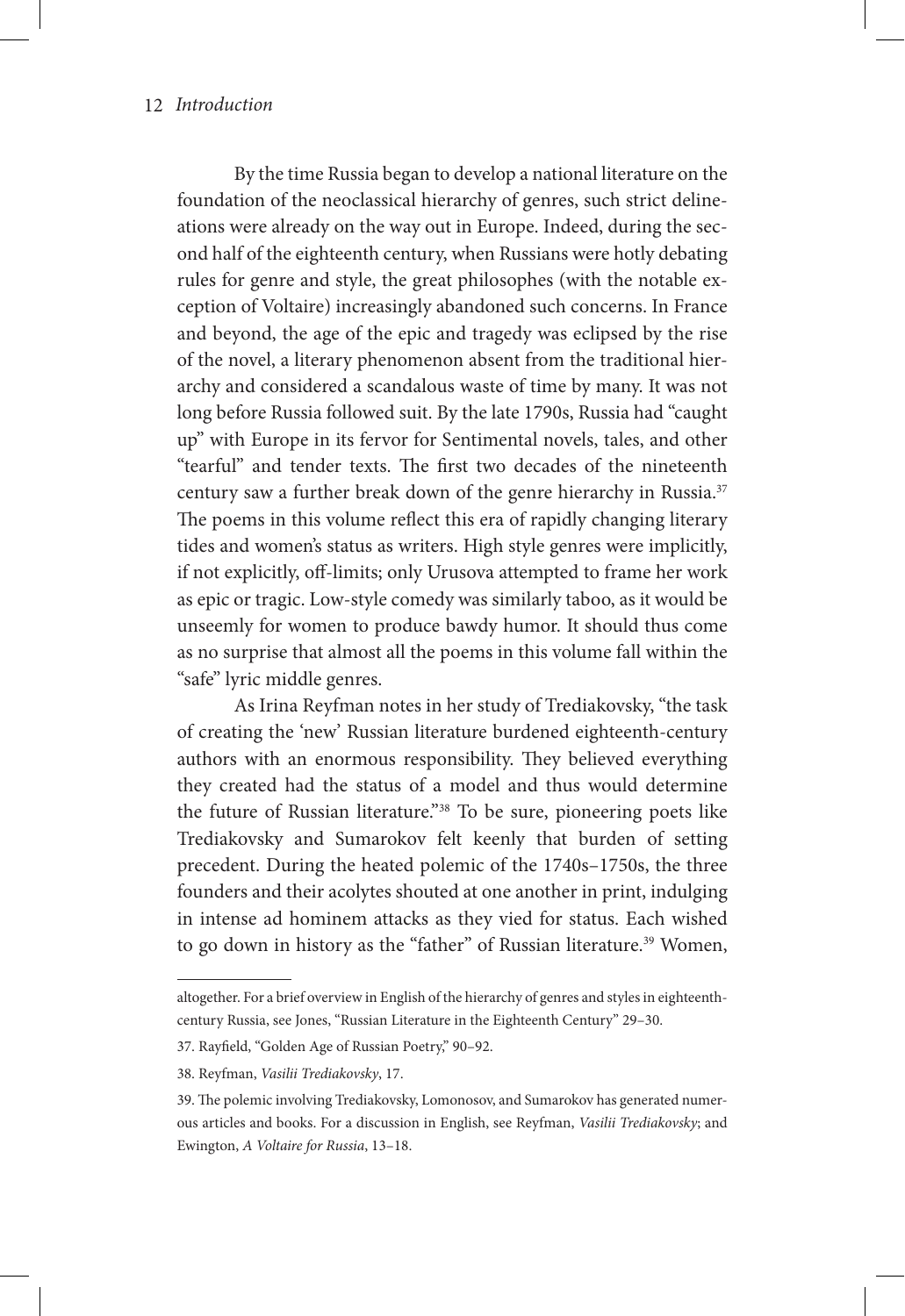it should be noted, were completely absent from these acrimonious debates about language, genre, and authority. In those pioneering decades, no woman ever claimed to establish a genre or argued for her authority on literary matters. On the contrary, on the rare occasion that a woman in the 1750s–1770s addressed her right to wield a pen, it was to minimize her own authority with the kind of modesty topoi seen in male writers only much later, during the period of Sentimentalism that reigned in the 1770s-1790s.<sup>40</sup> Russian women writers simply did not participate in the frenzied land grab for genre and authority but instead quietly navigated the generic and linguistic models being set by men. They worked within these evolving male-defined genres, all the while trying to determine appropriately "feminine" language and themes, and that, too, with generous male guidance.

Although women staked no claim to authority, they were welcomed relatively eagerly and early into the literary realm—but welcomed by whom and on what terms? As in Western Europe, Russian women required male patronage and approbation to write. As Bunina, addressing her female readers, quipped at the dawn of the nineteenth century,

> … You're no lower than they. But, ah! 'Tis men, not you, preside among the judges. For an author's laurels And authorial glory are in their hands.<sup>41</sup>

Perhaps not surprisingly, the first woman to publish under her own name, Ekaterina A. Kniazhnina, enjoyed connections that included her father, Sumarokov, and her husband, the established playwright Iakov B. Kniazhnin.42 Her elegy, which begins "O you who always

41. See Bunina's poem "Conversation between Me and the Women" in this volume.

42. For more on Kniazhnin and his wife, the poet Ekaterina Kniazhnina, see the individual introduction to her in this volume. To contextualize Kniazhnin's fame as a playwright, it is worth briefly tracing the early history of modern Russian theater, which follows the

<sup>40.</sup> The early modesty topoi of the type employed by Urusova is a topic awaiting investigation, but for the sincerity of women's modesty topoi during the era of Sentimentalism, see Andrew, "Crocodile in Flannel or a Dancing Monkey," 58.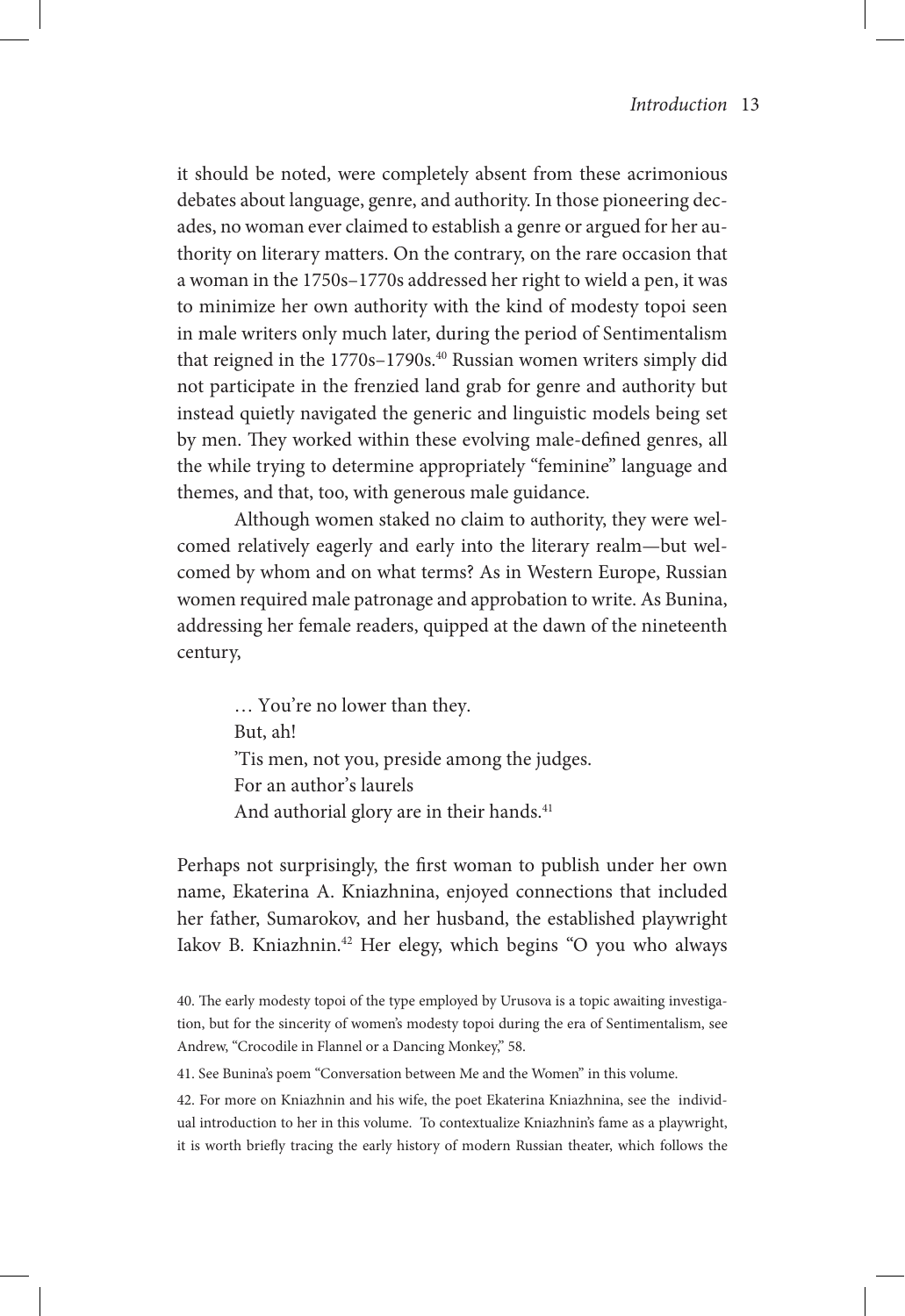loved me," appeared in her father's journal, the *Industrious Bee*, in 1759. This pattern of women poets as well-connected relatives continued with the majority of poets represented in this volume, including Elizaveta V. Kheraskova (wife of the famous poet and publisher M. M. Kheraskov); Ekaterina S. Urusova (Kheraskov's cousin); Maria V. Sushkova (sister of A V. Khrapovistkii, a poet and influential secretary to Catherine II); Natalia L. and Aleksandra L. Magnitskaia (sisters of the poet Mikhail L. Magnitskii); Elizaveta M. Dolgorukova (sister to the poet Ivan M. Dolgorukov); Anna S. Zhukova and Elizaveta S. Neelova (wife and sister-in-law, respectively, of the poet Vasilii Zhukov); Varvara A. Karaulova (daughter-in-law of the Kniazhnins); and Bunina (aunt of Boris K. Blank, an influential member of Nikolai M. Karamzin's literary circle). A few others (Maria A. Pospelova, Maria P. Bolotnikova, sisters Ekaterina P. and Anastasia P. Svin'ina, and sisters Elizaveta O. and Maria O. Moskvina) could boast no such useful family ties but nonetheless managed to secure the patronage of

same trajectory as that of modern Russian letters more broadly. In his own time and today Kniazhnina's father, A. P. Sumarokov, was acknowledged as the father of the Russian theater. He composed the first secular Russian play, *Khorev* (1747) and his dramatic oeuvre eventually comprised over twenty works for the stage. As with Russian poetry, theatrical writing began with adaptations from neoclassical French and German tragedies, frequently reworked to a Russian setting. By the 1760s Sentimentalist trends were already disrupting this new "tradition." Sumarokov soon outlived his own glory, witnessing the rise of "bourgeois dramas" and "tearful comedies." Just as the late eighteenth century witnessed the break down of genres in poetry, so in theater too the separation of high/low and comic/ tragic was being erased. Amidst these cultural shifts, Kniazhnin's best known plays, the historical tragedies *Rosslav* (1784) and *Vadim of Novgorod* (Vadim Novogordoskii) (1789) were something of a throwback to his father-in law's style. The latter appeared only posthumously in 1793. Somehow slipping by the censors in this anxious time following the French Revolution, the play was discovered by Catherine II and immediately banned. As far as his comedies were concerned, Kniazhnin is best known for the 1779 comic-opera *Misfortune from a Coach* (Neschastie ot karety), which condemned the mistreatment of serfs. For a detailed discussion of Sumarokov's contribution to the Russian theater, see my *A Voltaire for Russia*. Lamentably few introductions to eighteenth-century Russian theater have appeared in English: Leach and Borovsky, *History of Russian Theatre*; and Karlinsky, *Russian Drama from Its Beginnings to the Age of Pushkin*. For a more focused overview, see Wirtschafter, *Play of Ideas in Russian Enlightenment Theater.*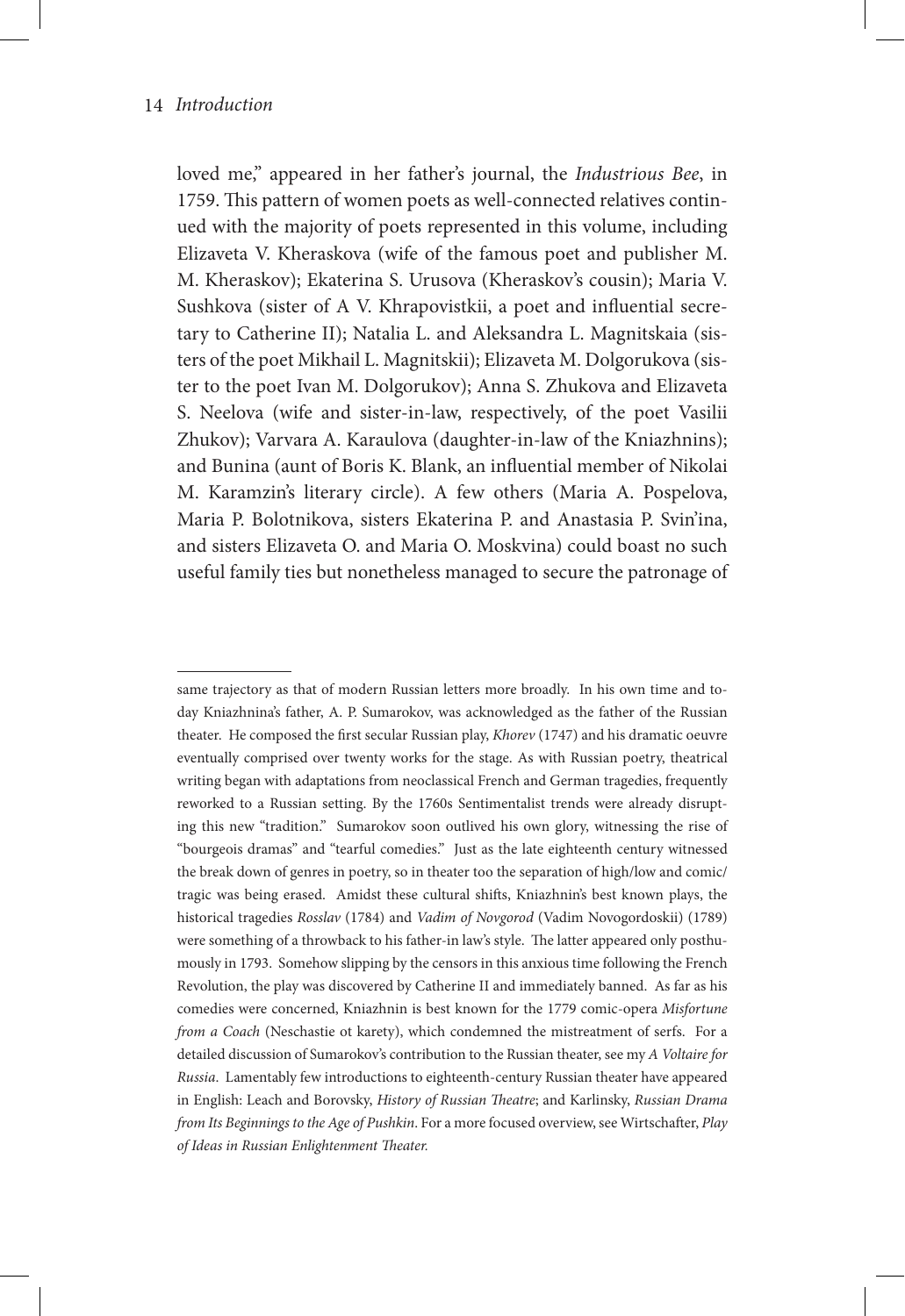the famous Sentimentalist writer, publisher, and historian Karamzin or his literary confrères Blank and Vasilii S. Podshivalov.<sup>43</sup>

 Thanks to supportive family, Russian women, unlike their Western European counterparts, began writing and publishing poetry at roughly the same time as their male compatriots. Of course, their poems did not appear in nearly the same numbers as those by men, but they did appear and, more often than not, in the very same journals and following the same conventions regarding genre, meter, style, and authorship. Still, these women quietly negotiated their own presence, if not yet their own voice, in their texts.<sup>44</sup> Like European women writers, Russian women attempted various entries to public authorship: translating, rather than creating original texts;<sup>45</sup> masking gender with a masculine lyric persona; publishing anonymously; hiding behind pseudonyms or cryptograms; and occasionally subverting expectations within acceptably "feminine" roles. To be sure, this progression was neither uniform nor linear. Not all women adopted all tactics, nor did any one approach belong to a single time period. Still, a basic pattern can be discerned. During the fifty years from 1750 to 1800, when Russian literature itself was in its infancy, most women poets challenged patriarchal institutions and perceptions subtly, if at all. Then, at the threshold of the nineteenth century, when Russia at last "caught up" with Europe and when the so-called "feminization of Russian literature," wrought by Sentimentalism, was at its height, women's poetry was marked by an emotional intimacy and specificity that surpassed the conventional "tearful" literature of male Sentimentalist writers.<sup>46</sup> Finally, at the turn of the century, a handful

43. The impact of mentors on specific poets will be discussed in the introductions to each author. For an overview of the vagaries of male patronage, see Rosslyn, "Making Their Way into Print," 416–17.

44. Rosslyn meticulously details eighteenth-century Russian women writers' arrival into print, noting their combination of "apparent submission with covert subversion." Rosslyn, "Making Their Way into Print," 407–38.

45. With the exception of Karaulova's adaptation of Berquin's "Plaintes d'une mère auprès du berceau de son fils," Russian translations of poems will not be covered in this volume. For more about the context and history of translation among eighteenth-century Russian women, see Rosslyn, *Feats of Agreeable Usefulness.*

46. I borrow the phrase from the seminal article by Vowles, "'Feminization' of Russian Literature."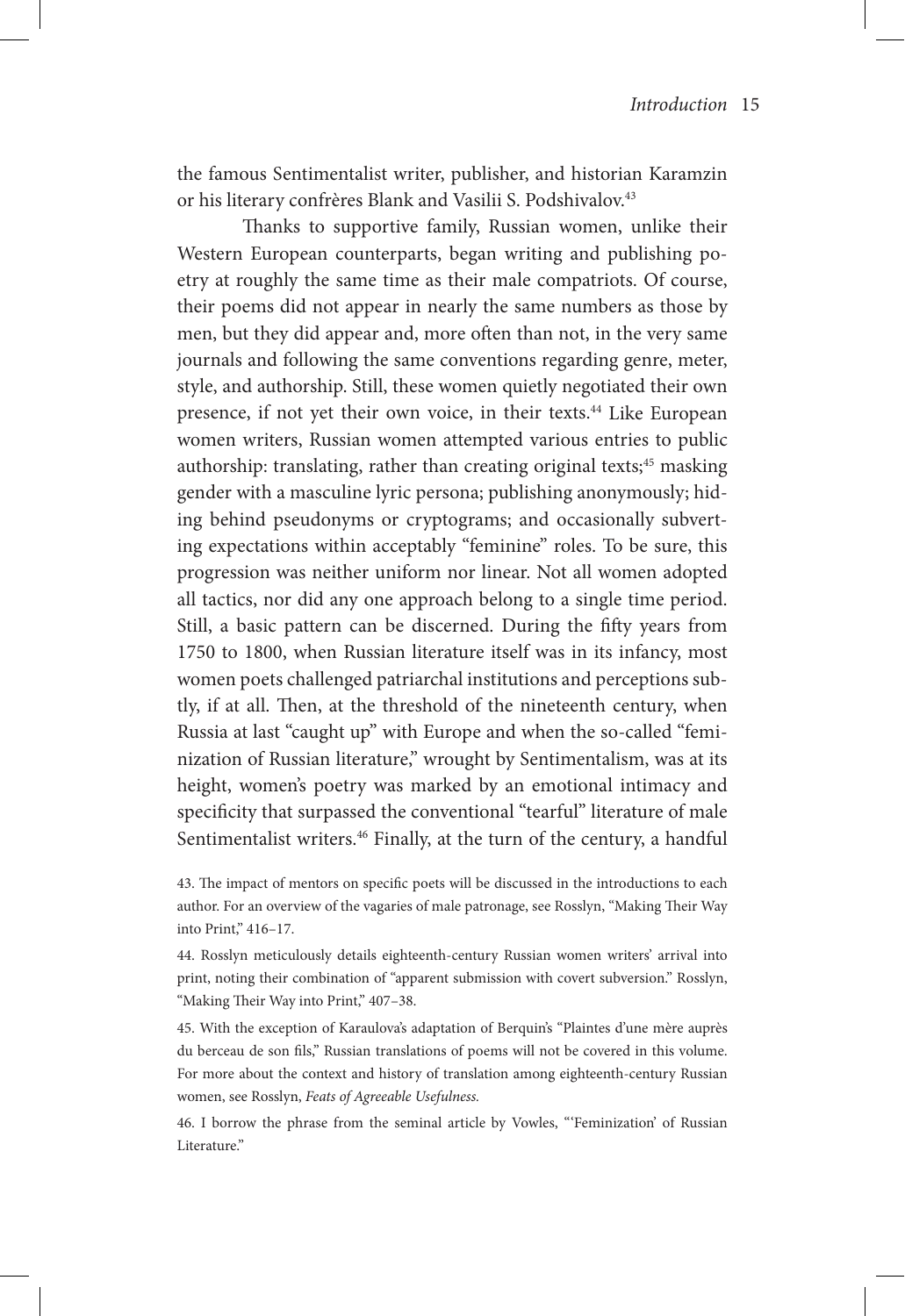of women called forth with a clear other voice, demanding that men shed long-held prejudices and consider women their spiritual and intellectual equals under the laws of church and state as well as in the drawing rooms of Moscow and St. Petersburg.

In comparison to Western Europe, a clear and unmistakable other voice cries out in Russia only belatedly. Yet as has been discussed, this delayed emergence was to a great extent the result of the relatively late rise of modern Russian letters more generally. A secular literary culture developed in Russia only in the mid-eighteenth century. Fundamental debates about the literary language and versification began in the 1730s, while the first literary journal appeared in 1755. Within the context of this late entry by Russian *men* into the literary arena, the development of the other voice by Russian women appears quite rapid. Just a few decades after newly educated elite men began publishing, Russian women followed with challenges to male prejudice that were at first subtle, but within just a few decades, quite pointed and specific.47

47. The disparaging term *zhenskaia poezia* (women's poetry) lives on in Russia. Although Russia can claim many great women poets, including Evdokiia Rostopchina and Karolina Pavlova in the nineteenth century, and Anna Akhmatova and Marina Tsvetaeva in the twentieth, it never developed a tradition of feminist solidarity among writers. Western critics shake their heads in despair and frustration at the Russian refusal to adopt their brand of feminism. In 1987 Barbara Heldt laments that "the methods and insights of feminist literary criticism that have evolved in the past decade in the West could be of great value in redefining Russian literature as a series of texts involving gender-based values" but that "Russian feminist criticism is almost nonexistent." Heldt, *Terrible Perfection*, 5. This aversion to Western-style feminist discourse may be explained partially as a reaction against Soviet-era rhetoric. Celebrating women's emancipation with great fanfare, the Soviet regime pushed women into the workplace, while doing little to alter fundamental sexist attitudes about their role at home, thus leading to the notorious "double burden." In her review of du Plessix Gray's *Soviet Women: Walking the Tightrope*, the Russian writer Tatyana Tolstaya sums up Russian hostility toward Western feminism: "In bewilderment they ask themselves: What do we need this ridiculous feminism for anyway? In order to do the work of two people? So men can lie on the sofa?" See Tolstaya's "Women's Lives," in *Pushkin's Children*, 2–3. This persistent distrust of feminism may have roots as far back as the mixed messages of Sentimentalism and Russia's centuries-long isolation from the West.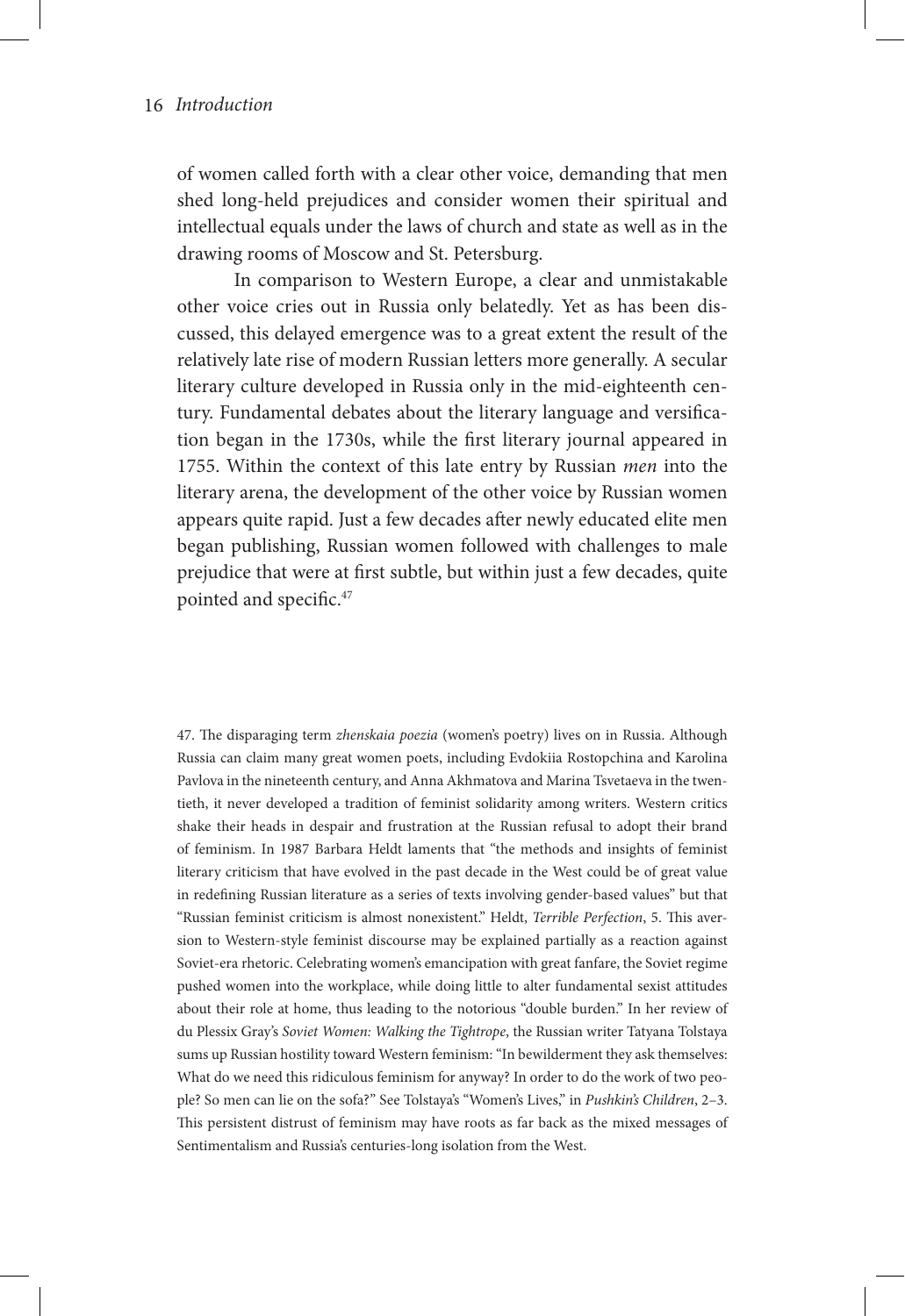## *Genre in Early Modern Russian Literature*

Implicit in the discussion above of poets' efforts to adapt European models to the Russian context is an understanding of the importance of genre in Russia's developing literary canon. If in Europe Rousseau was already making a splash with the novel, a genre unrecognized in the classical hierarchy, in Russia authors continued to proceed in accordance with established genres, however hazily conceived and defended.48 Indeed, Joachim Klein notes in his monograph on the period that "genre remained for a long time the aesthetic category which most determined the creation of an artistic work as well as its reception."49 With this centrality of genre in mind, the author introductions in this volume will review the meter, rhyme, and poetic genre for each poem. Still, a brief overview may prove useful.

By the time Sumarokov's daughter, Kniazhnina, opened the doors to women poets in 1759, debates about the basic foundations of Russian poetry had receded. No longer was anyone championing the syllabic verse that briefly held sway in the 1720s and 1730s.<sup>50</sup> Now all Russian poetry, regardless of genre, was composed according to the

48. For Sumarokov's attitude toward genre and taste, see Ewington, *A Voltaire for Russia*, 28– 73. Sumarokov, following his mentor Voltaire, vehemently rejected the genre of the novel (41). For Rousseau's contemporary reception in Russia, see Barran, *Russia Reads Rousseau, 1762–1825*, 3–184.

#### 49. Klein, *Russkaia literatura v XVIII veke*, 14.

50. For a good introduction to the basic chronology and principles of Russian syllabic verse, see Scherr, *Russian Poetry*, 33–39; or Wachtel, *Cambridge Introduction to Russian Poetry*, 17–18. Beginning with Antiokh D. Kantemir, modern Russian poetry adapted Poland's tradition of syllabic verse, which relied on three basic principles: a thirteen-syllable line; couplets of feminine rhyme (penultimate syllable stressed); and a caesura (word break) after the seventh or eighth syllable. The newly established tradition of syllabic poetry was quickly eclipsed in Russia by syllabotonic verse, introduced by Lomonosov by way of Germany. Unlike syllabic verse, which is grounded in the number of syllables per line, syllabotonic verse follows metrical "feet," which proceed according to patterns of accented (stressed) and unaccented (unstressed) syllables. As Wachtel (*Cambridge Introduction to Russian Poetry*, 18) notes, there are five possible patterns or "feet" of syllabotonic verse: the binary meters (iambic and trochaic) and ternary meters (dactylic, amphibrachic, and anapestic). Russian syllabotonic verse initially favored six-syllable trochaic lines, which mimicked French hexameters ("Alexandrine") but soon shifted toward iambic verse, with iambic tetrameter dominating for most of Russian literary history.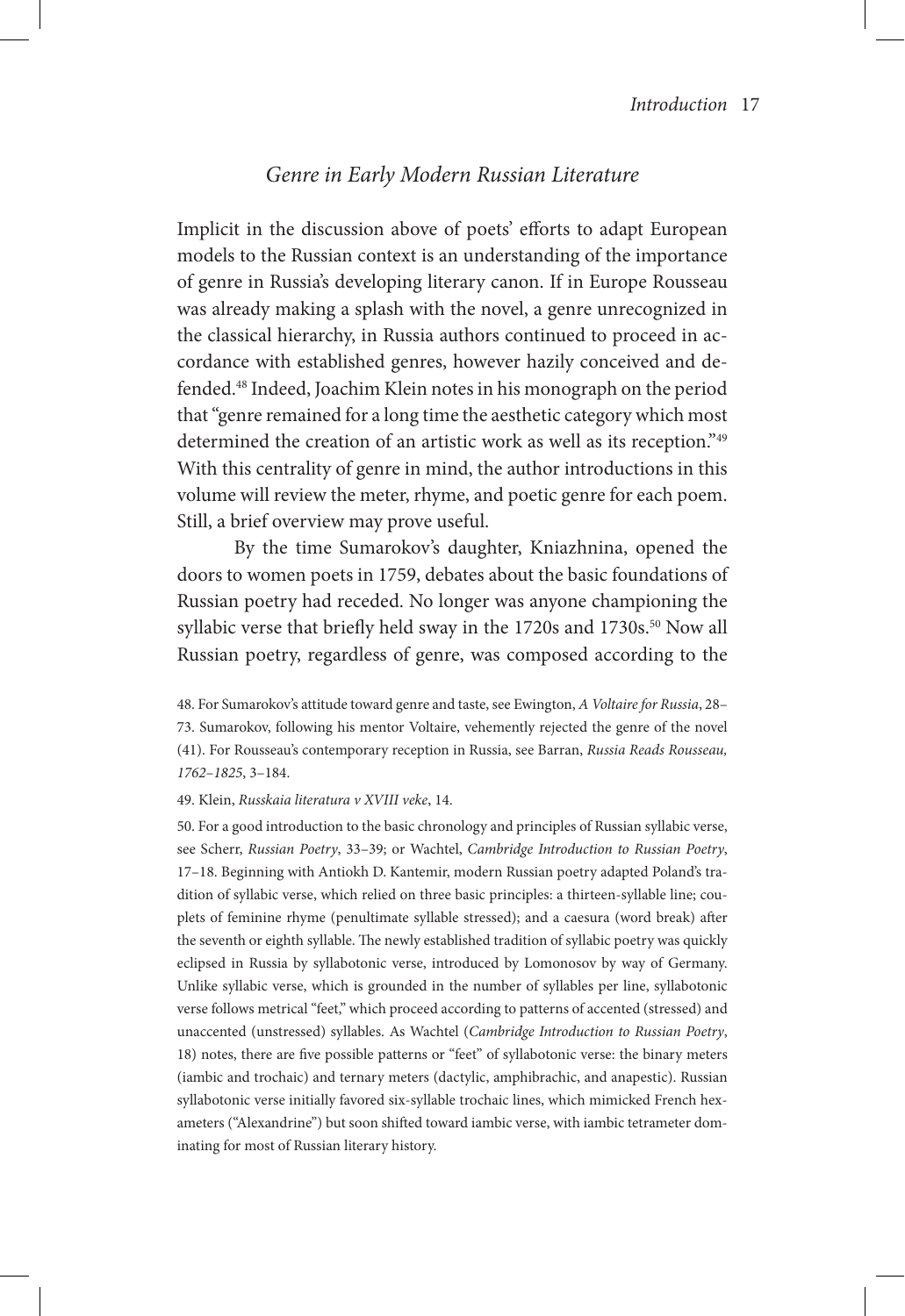syllabotonic system, with various canonical meters and stanzaic structures signaling adherence to one or another genre.<sup>51</sup> Russian women almost always confined themselves to the "light," middle genres associated with pastoral verse, sonnets, and elegies, while largely steering clear of high-style genres, which included the triumphant ode, the epic, and tragedy. Within these accepted poetic forms women writers generally cast themselves as the "young unmarried woman; female friend; devout soul; sensitive observer of nature; mother; sorrowing widow; and sister, aunt, or godmother."<sup>52</sup> At a time when Russian men occasionally amused themselves with pornographic poetry and bawdy eclogues and demanded praise for their passionate tragedies, women, with the notable exception of Urusova's *Heroides*, depicted even romantic love as sweetly innocent.<sup>53</sup> Regarding the ubiquitous theme of love in eighteenth-century poetry, women poets most often address not lovers, but God, children, absent husbands, and departed sisters. By the 1790s many of these poems were unusually personal and confessional, but earlier women's poems were largely indistinguishable from those of men, steeped as they were in didactic, abstract, and universal themes associated with European neoclassicism.

Readers familiar with the European literary canon will immediately recognize in the poetry in this volume a predilection for pastoral genres and motifs among women. Shepherds, nymphs, and zephyrs abound. But whereas European pastoral poetry functioned as part of a developed salon culture and was often allegorically linked to specific individuals (much like a roman à clef), it has been argued that Russia had no salon culture and that therefore the pastoral began primarily as a laboratory for linguistic experimentation.54 Yet it was precisely the pastoral genres' thematic focus on love and virtue, more than the opportunity to experiment with form, that appealed to Russian women. As middle genres, idylls and eclogues did not require the authority

51. Scherr (*Russian Poetry*, 40–42) also reviews the development of syllabo-tonic poetry in Russia.

52. Rosslyn, "Making Their Way into Print," 422.

53. See Schruba, "Porn in the Age of Enlightenment/'Porno' v epokhu prosveshcheniia." In that same volume, see also Levitt, "Barkoviana and Russian Classicism."

54. See Klein, "Pastoral'naia poeziia russkogo klassitsizma." For the absence of a salon culture in eighteenth-century Russia, see Klein, *Russkaia literatura*, 289.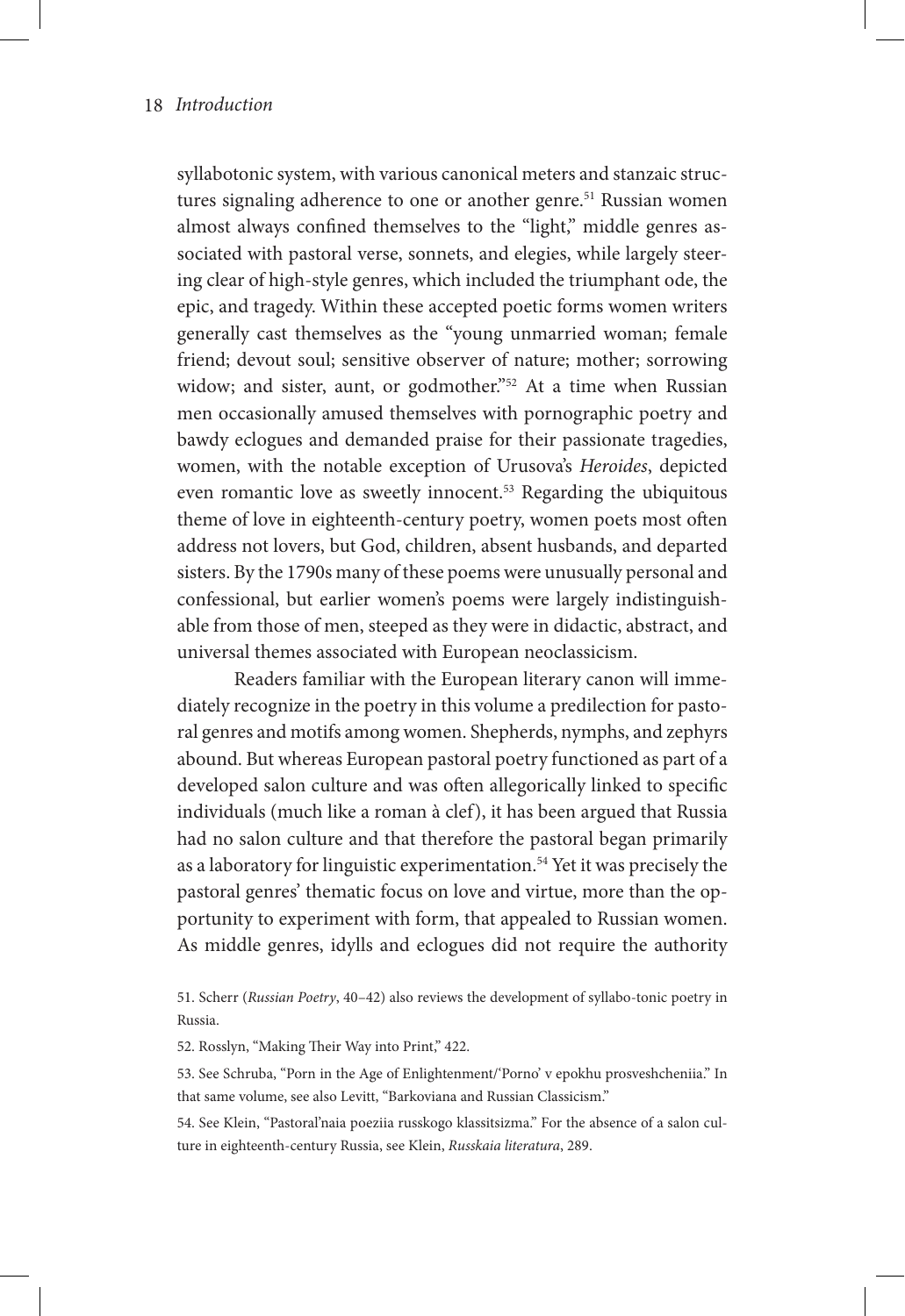of the epic or tragedy nor the risky, ribald humor of low comedy. As in Europe, Russian pastoral poetry was situated in the requisite locus amoenus, an idealized world of gentle meadow or forest where shepherds and shepherdesses, who bore no resemblance to actual Russian peasants, toiled in harmony and peace. Yet despite this highly stylized landscape, some women poets pushed the boundaries of the pastoral. For example, as I will discuss in detail below, Urusova sets her fivecanto poem *Polion, or The Misanthrope Enlightened* in a recognizably pastoral setting yet expands the form well beyond the usually brief love idyll and the message beyond a traditional concern with sentimental affection. Similarly, Anastasia P. Svin'ina subtly subverts the centrality of love in her short poem "The Innocent Shepherdess," suggesting the shepherdess can do without romance and thus claims the landscape for herself.

Pastoral genres were "safe" for women because they demanded no personal revelation, which would have been deemed unseemly. The epigram and epitaph, on the other hand, although middle genres, were less commonly taken up among women, perhaps, as Wendy Rosslyn suggests, because they demanded personal specificity and even autobiography.55 Women did compose in these genres, if not prolifically. At times they followed their male mentors and at others deviated slightly from established models. Sumarokov, as is so often the case, established the basic contours. Gukovskii notes in his classic study of the period that Sumarokov's epigrams conformed to French tradition: They address a specific person and offer "short novellas in a few lines or rhymed anecdotes, or simply the poet's witty remarks on the themes of life ... Sumarokov's epigrams were humorous caricatures of everyday life."<sup>56</sup> But what right had women to comment on "everyday life," which, it goes without saying, meant a life deemed worthy of commentary—a man's life. Moreover, could a woman poke fun? The only epigram in this volume, written by one of the Moskvina sisters, follows Sumarokov's lead but specifically targets women's domestic life—a silly spat between female friends, which she ironically likens to a duel. That sort of playful, satirical edge is largely missing from this volume, and one cannot help wondering how many

55. Rosslyn, "Making Their Way into Print," 425.

56. Gukovskii, *Russkaia literatura XVIII veka*, 148.